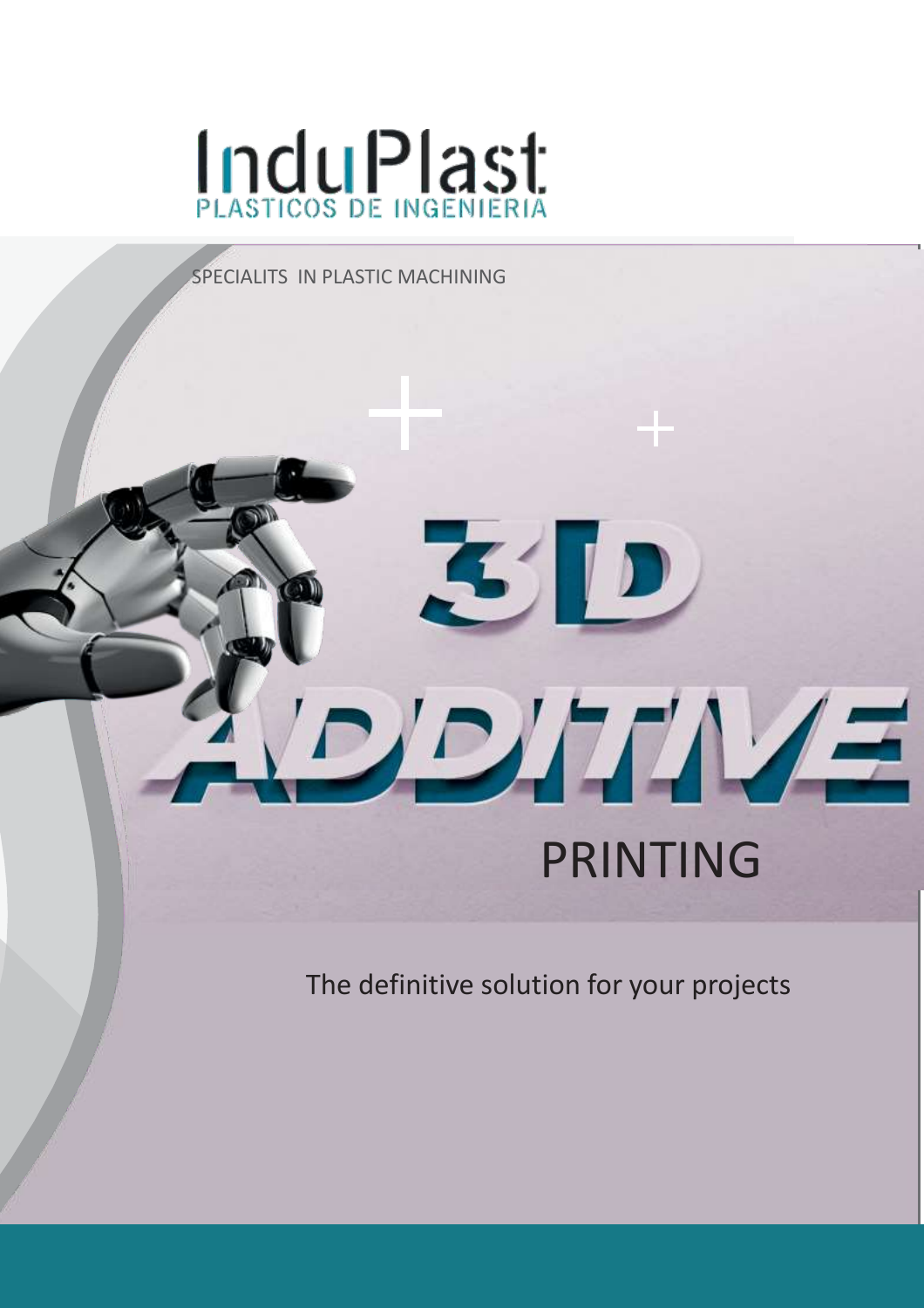

#### Adapting solutions since 2004

For more than 3 years, we have been developing 3D additive printing by fusión tasks, with the HP JET FUSION printer.

> Thanks to the success of this tool,together with traditional machining services,manufacturing demand has increased.

For this reason, we have extended the technological processes.

#### **Trajectory**

**"**



2017

- - Technical advice

Fusion additive printing processes with the 3D HP JET FUSION are starting to replace traditional manufacturing techniques in the majority of industrial sectors.

- Capability to produce a batch of parts in a single printing
- Manufacture in PA12(very versatile raw material)
- High profitability due to the reasonable cost and time
- **Post-Production processes for the** optimisation of finishes

Technical characteristics for HP JET FUSION additive printing by fusion

274 x 370 x 380 mm Layer height: 0.08 mm Tolerances: ±0.3 (with a lower limit of ±0.3 mm)

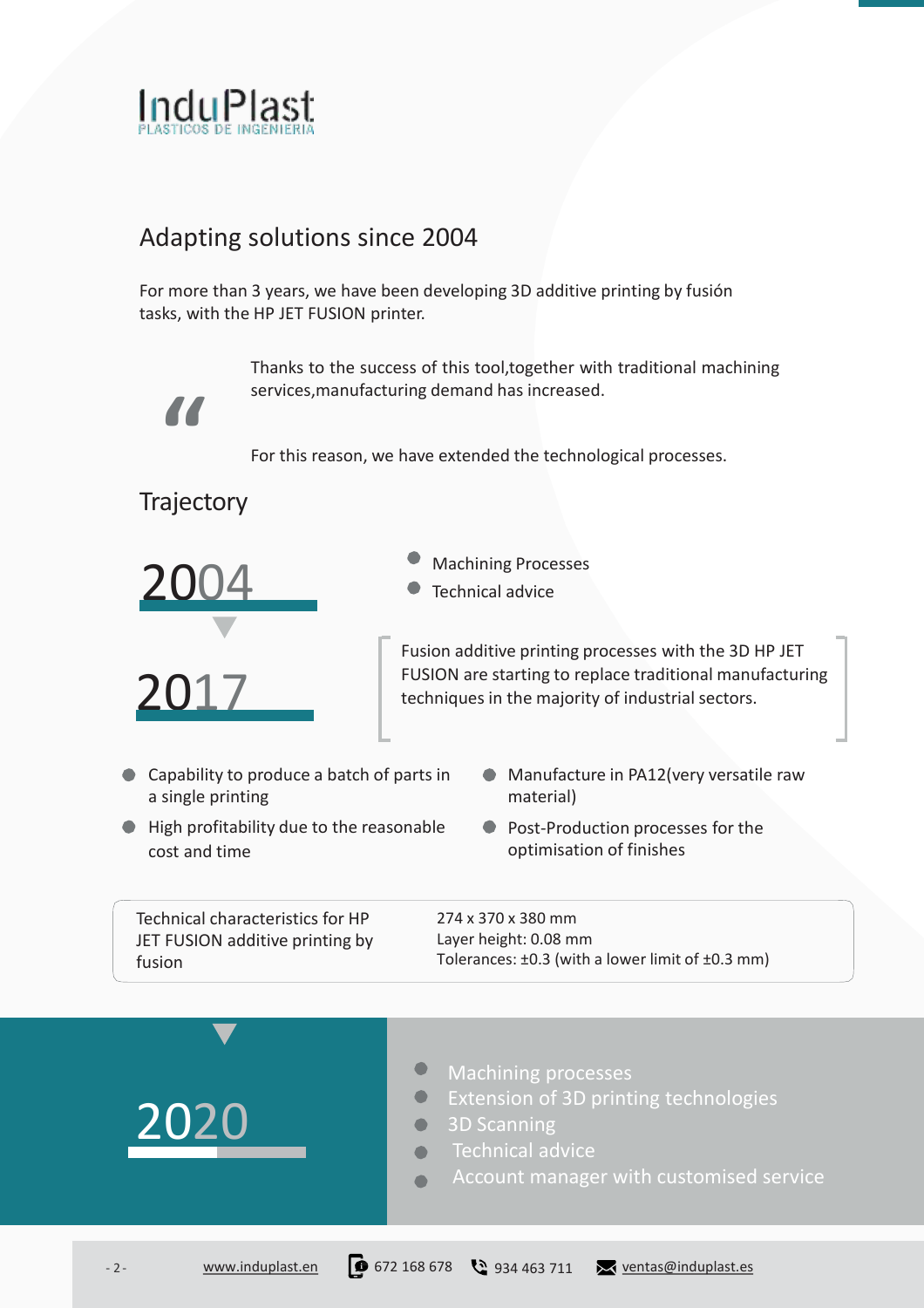

# SLA Stereolithography



[www.induplast.en](https://www.induplast.es/en)  $\bullet$  672 168 678  $\bullet$  934 463 711  $\bullet$  [ventas@induplast.es](mailto:ventas@induplast.es) - 3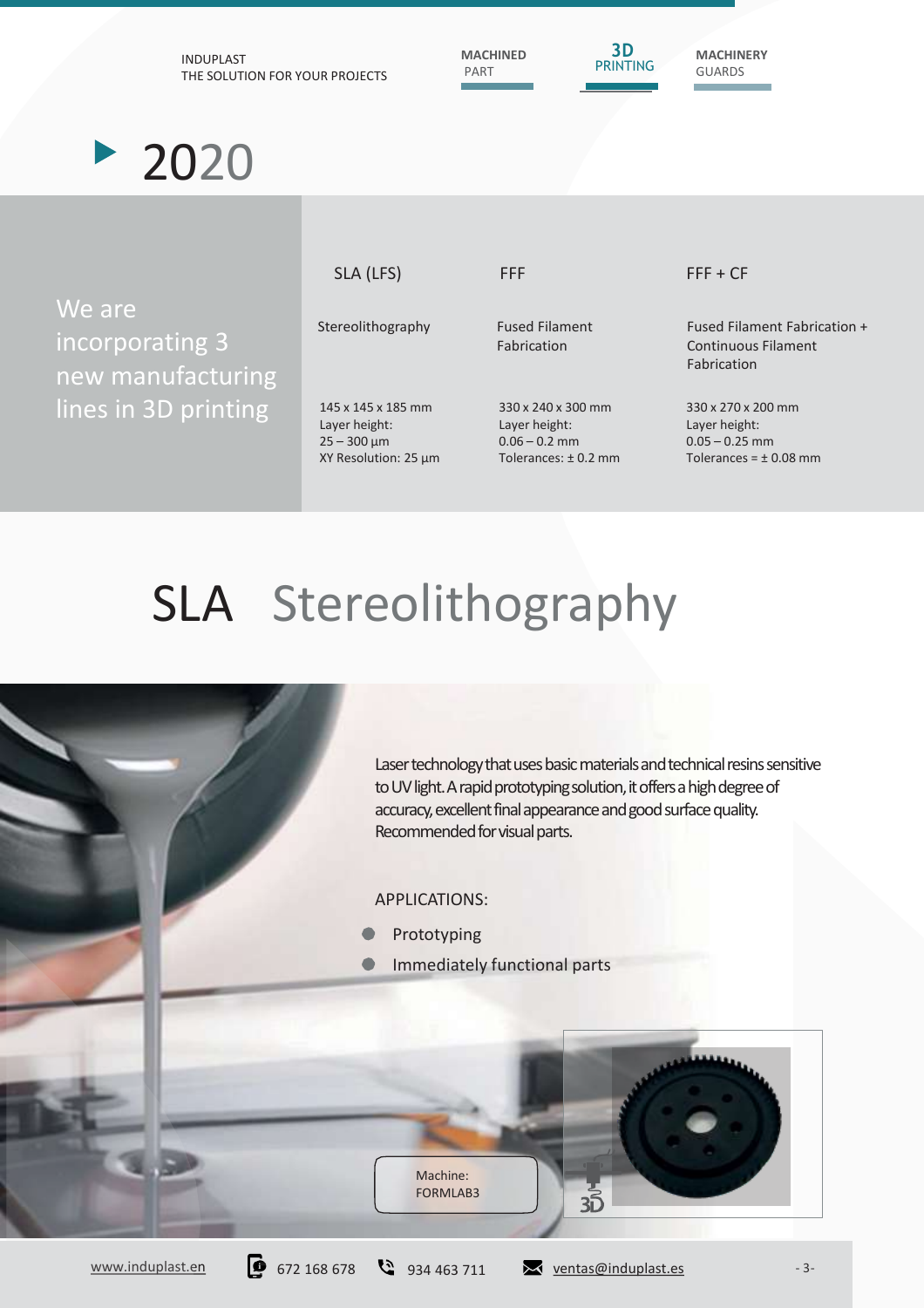

# FDM/ FFF Fused deposition modelling

The conversion of filaments into industrial quality parts with good properties.



Very durable standardisedmaterials are used with this technique, adding stability to their mechanical properties over time and quality to the parts.

Thermoplastic materials for production processes that are used in FDM are adequate for detailed functional prototypes, durable manufacturing tools and small part volumes.

MATERIALS:

PLA, HTPLA, TPU, FLEX, ABS, PET, ASA, PC, PP, PA, PAHT, ETC.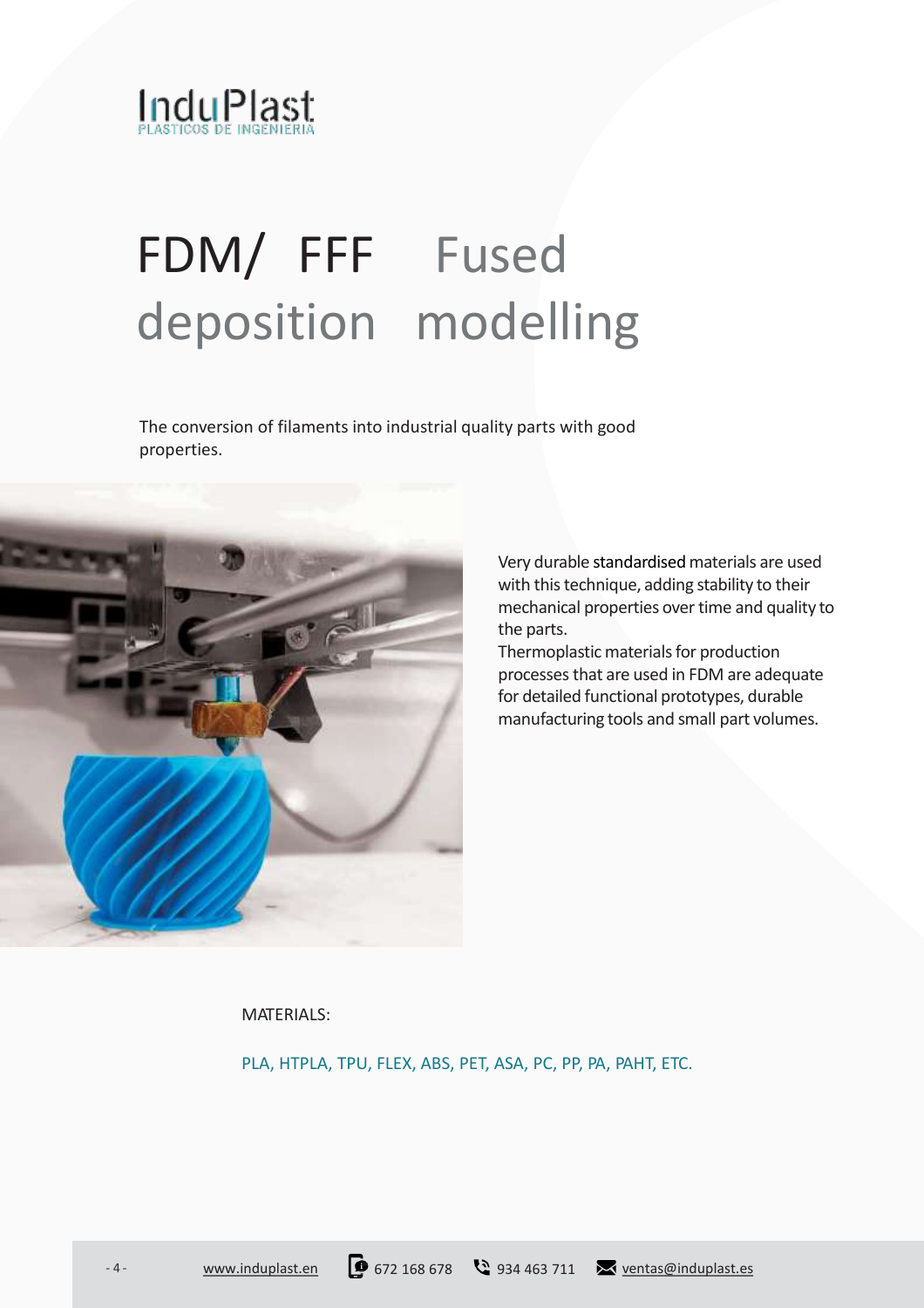**MACHINED** PART

**3D** PRINTING **MACHINERY** GUARDS

### FFF+CF / FDM with fibres Material filament printing with fibre filler.

This printer is also designed for printing those types of materials that already have glass, carbon, Kevlar fibre filler, etc



Examples

Polyamide+33% carbon fibre Flame retardant (FR) materials

-PA FR -PA+33%CF FR

Electrically conductive materials: Graphite

The result of this process is a visible improvement of the mechanical properties, which can sometimes equal those of aluminium 6061 T6, at a lower weight.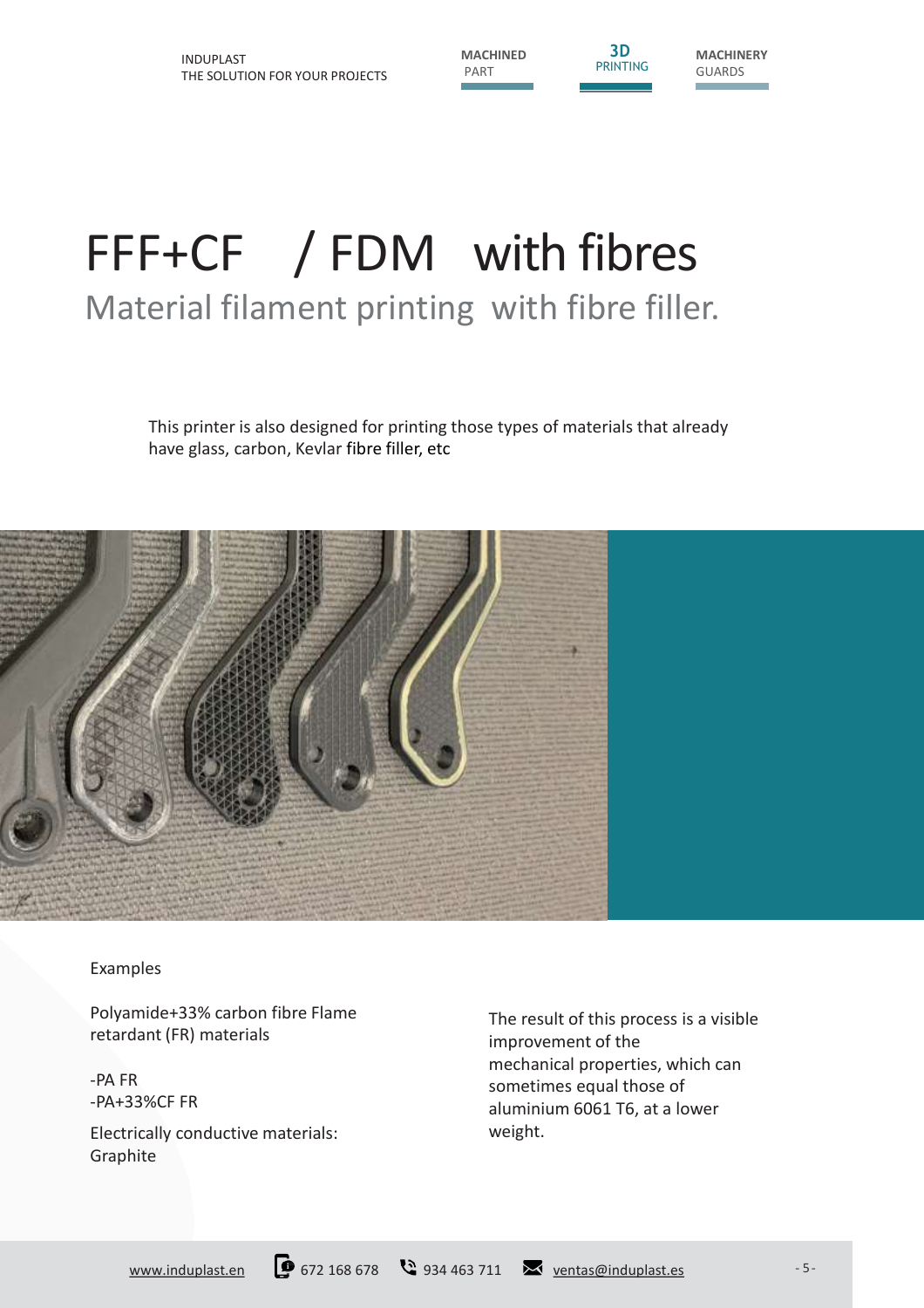![](_page_5_Picture_0.jpeg)

## 3D Scanning

#### **NEW PROCESS**

With this very innovative process, we offer the unique opportunity to transform a model with dimensions of up to 300 x 300 x 350 cm into a technical design, to then be manufactured by machining or 3D printing.

It is used to validate already manufactured parts, to design components attached to the sample, to design tools for

![](_page_5_Picture_5.jpeg)

their manufacture, to recover the design of the component and even to improve the model part (reverse engineering).

![](_page_5_Picture_7.jpeg)

<sup>4</sup> 3D Scanning of human figure

![](_page_5_Picture_9.jpeg)

![](_page_5_Picture_10.jpeg)

![](_page_5_Picture_11.jpeg)

- 6 - [www.induplast.en](https://www.induplast.es/en) 0 672 168 678 8 934 463 711 [ventas@induplast.es](mailto:ventas@induplast.es)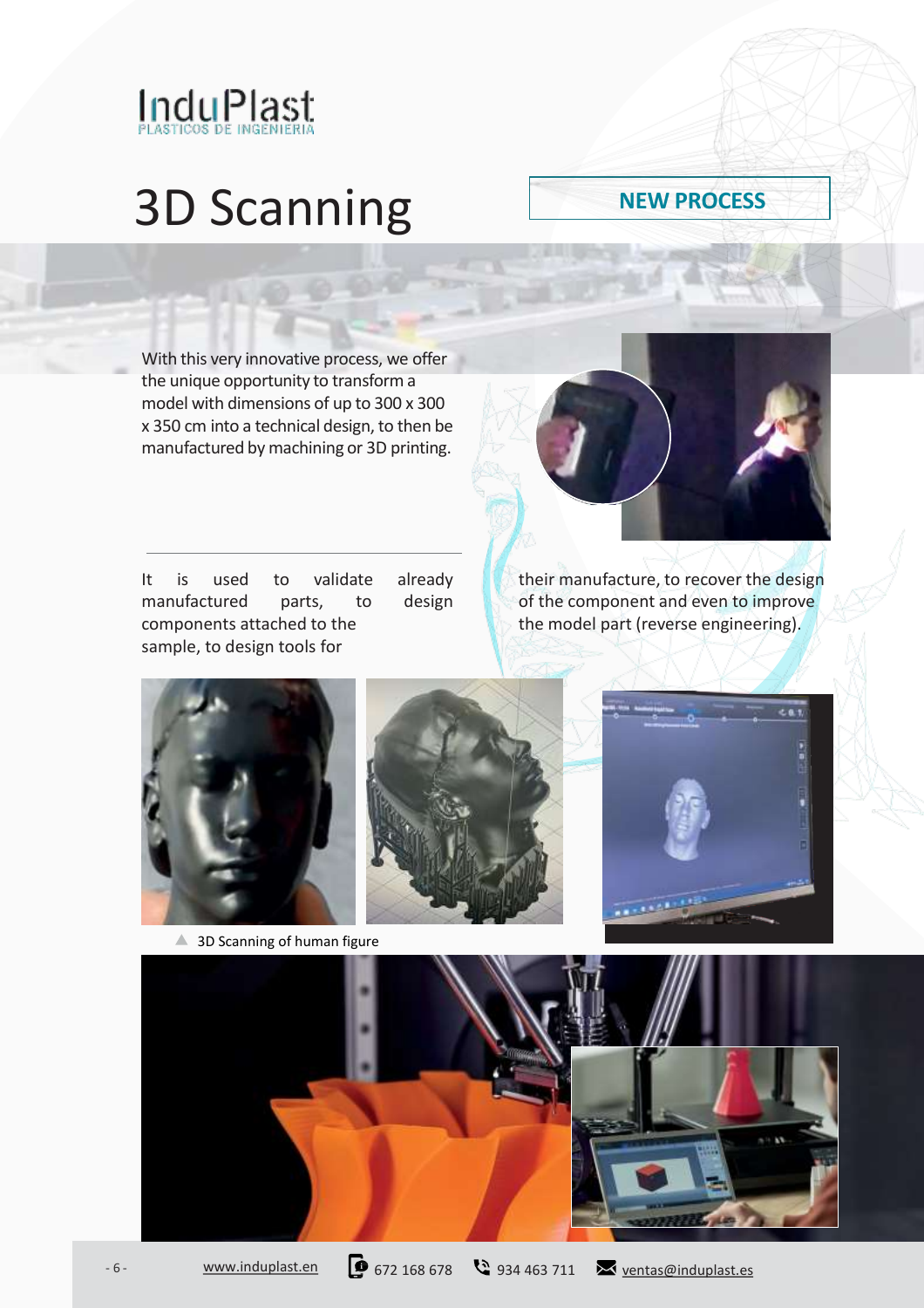**MACHINED** PART

**3D** PRINTING **MACHINERY** GUARDS

## 3D Scanning

Maximum dimensions: 300 x

300 x 350 cm

![](_page_6_Picture_7.jpeg)

Operating Modes:

![](_page_6_Figure_9.jpeg)

3D Scanning **OBJECT** Scanning(.stl) Mash Manipulation Ō. CAD generation (.iges/.step)

![](_page_6_Picture_11.jpeg)

![](_page_6_Figure_12.jpeg)